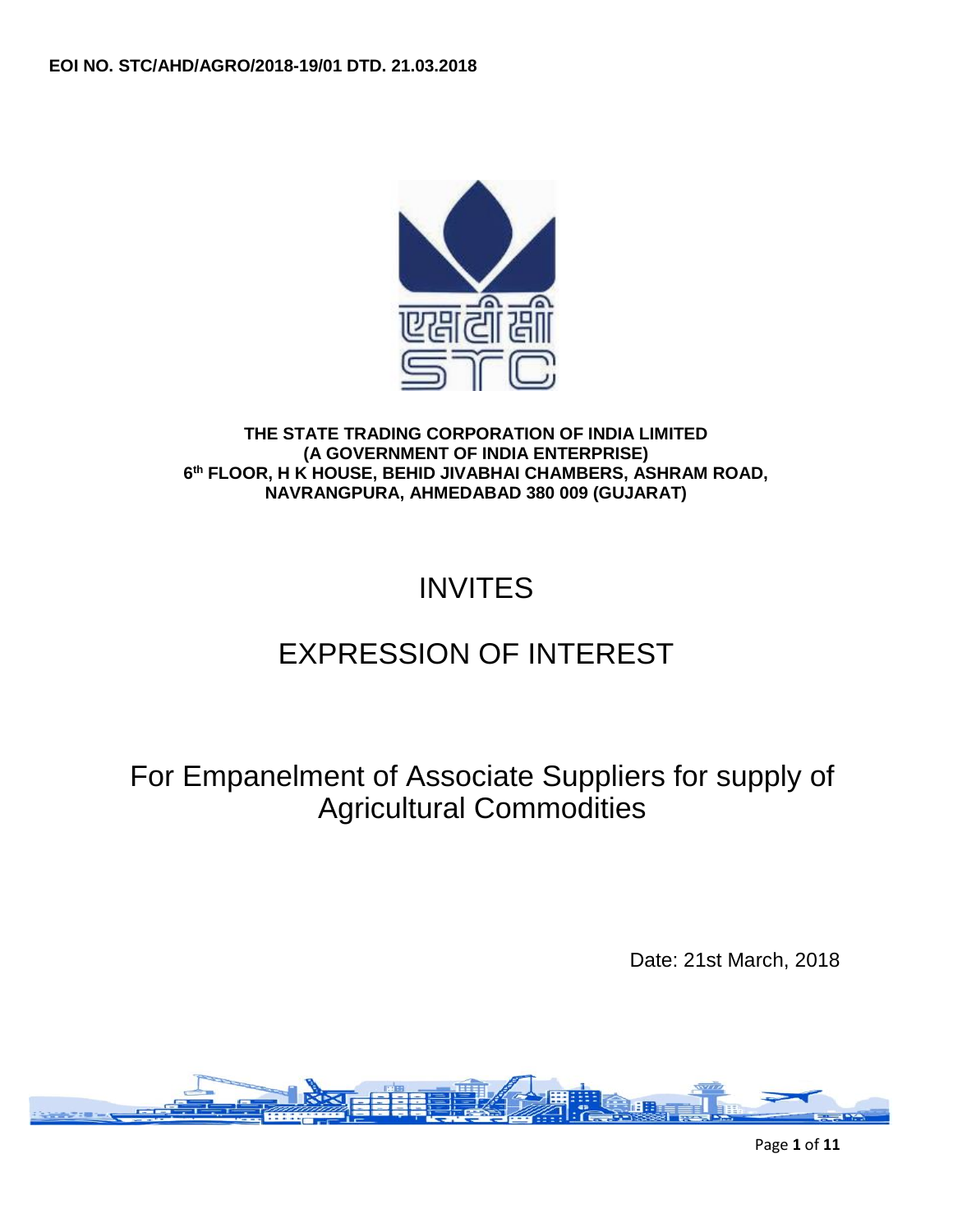## **NOTICE INVITING EXPRESSION OF INTEREST**

#### **NO. STC/AHD/AGRO/2018-19/01 DTD. 21.03.2018**

Expression of Interest (EOI) for empanelment/selection of Suppliers of various Agro Commodities viz. White Sugar, Pulses (Tur Dal – Kori, Moong Dal, Mogar, Gram Dal), Refined Edible Oils, Castor Seed / Oil / Derivatives, Dehydrated Vegetables, Pysillium Husk, Cummin, etc., for supply to STC on Back to Back Basis for its onwards supply/sale to various Government Agencies/Private Purchase Organizations within India and abroad.

## **ABOUT US**

THE STATE TRADING CORPORATION OF INDIA LIMITED (STC), incorporated under the Companies Act,1956 having its Registered office at Jawahar Vyapar Bhawan, Tolstoy Marg, New Delhi-110 001 and Branch office at 6<sup>th</sup> Floor, H K House, Behind Jivabhai Chambers, Ashram Road, Navrangpura, Ahmedabad – 380 009 (Gujarat), is a Government of India Enterprise under the administrative control of Ministry of Commerce & Industry, Department of Commerce.( GOI). STC is a premier international trading organization of India with experience of handling international and domestic business for over five decades and has been handling domestic supply of Agricultural commodities, Bullion, Metals, Minerals, Pulses, Sugar, Edible Oils etc. to various State Government/Purchase Organizations.

STC has a strong nation-wide presence with offices covering all the major port towns in India with deployment of highly skilled and experienced manpower across the country to provide quick and quality services to its clientele. During the year 2016-17, STC has achieved a total **turnover of Rs. 7752 Crores.**

## **OBJECTIVE:**

STC, Ahmedabad intends to build a supplier base through empanelment for domestic/international supply of agricultural commodities such as Pulses, Sugar, Edible Oil, Castor Seed / Oil / Derivatives, Dehydrated Vegetables, Cummin, Psyllium Husk, etc. to Government/Private Purchase Organizations on a back to back basis, as per the following broad terms:

## **1. Details of items for which EOI is invited:**

Supply of various types of Agro Commodities viz. White Sugar, Pulses (Tur Dal – Kori, Moong Dal, Mogar, Gram Dal), Refined Edible Oils etc. shall be undertaken by STC in association with empanelled suppliers on Back to Back Basis for domestic supply/sale to various Government Agencies/Private Purchase Organizations. Manufacturers / Traders of Agricultural Items like Castor Seed/Oil/Derivatives, Dehydrated Vegetables, Cummin, Psyllium Husk, etc., shall be empanelled through this EOI for domestic / international trade.

## **2. Scope of work:**

i. Based on the enquiry floated by the ultimate procurement organisation, STC shall be intimating the empanelled suppliers (along with detailed terms and conditions), and inviting quotes for the same (which shall be inclusive of STC's trade margin) via a limited tender. The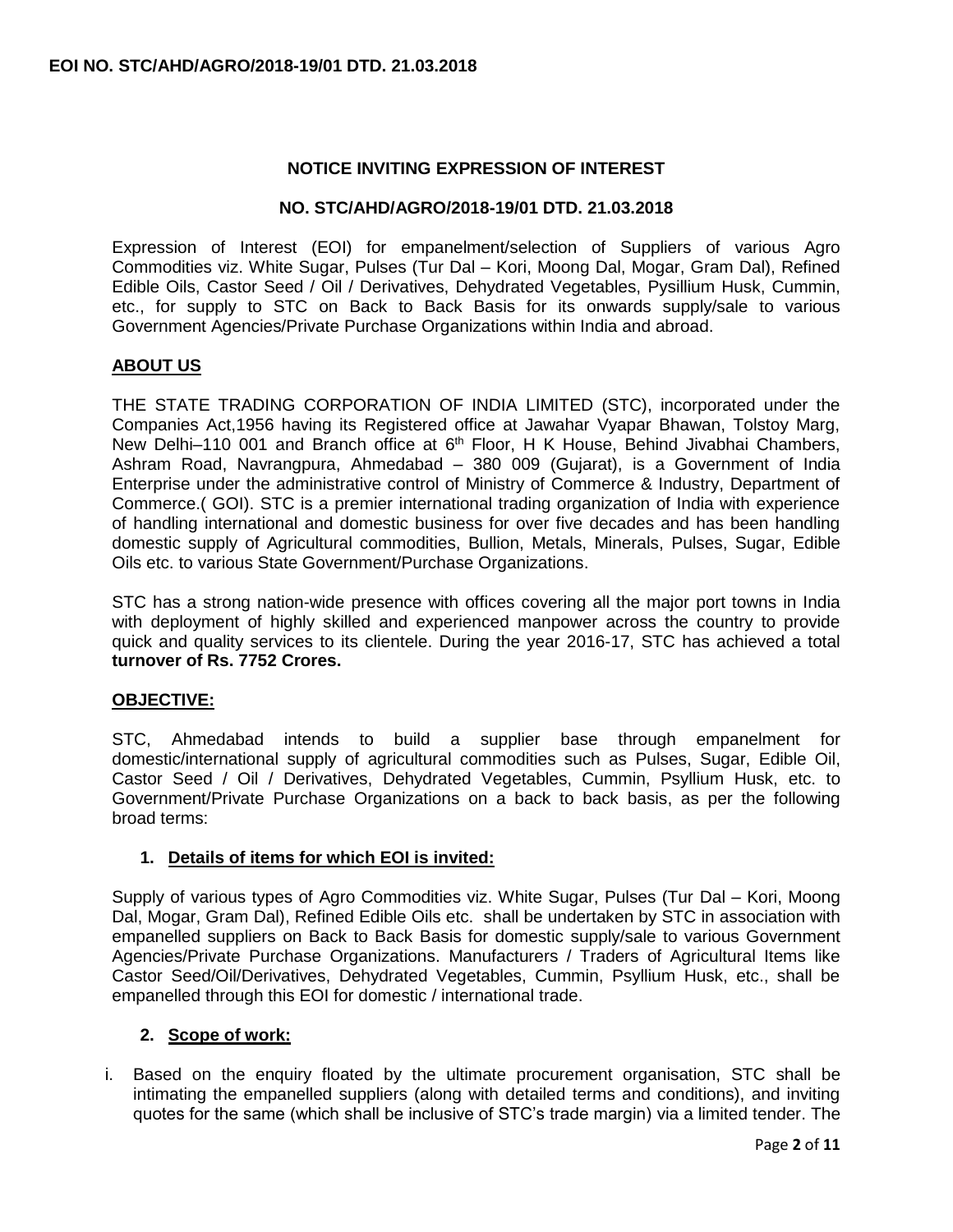associate supplier(s) for the respective order shall be finalized after assessment of the received bids.

- ii. STC would quote the rates to the Purchase Organization/Buyer on the basis of rates offered by the final associate supplier(s). The basic terms of order received by STC from Purchase Organization shall mutatis mutandis apply in the Back-to-Back contract to be finalized between STC and the associate supplier(s). The payment to associate supplier(s) shall be released only against supply of goods/material and receipt of payment by STC from the respective Purchase Organization.
- iii. It is expressly understood and agreed by the prospective Supplier that STC shall be making the purchases for and on behalf of its end Buyers based on their specific indents. Accordingly, in case any deductions are made from the bills of STC by its end Buyers on account of deviations in the specifications, delayed delivery, demurrage or due to shortlanding at unload destination point, the subject amount shall be liable to be reimbursed by the associate supplier to STC.

# **3. Pre-qualification criteria for selection of prospective Supplier:**

- i. Supplier of Agro Commodities should have a minimum experience of 3 (Three) years of supplying of the said item(s) and is required to produce documentary evidence for same.
- ii. Supplier of Agro Commodities should have a valid PAN No., TIN No., GST No., valid Trade Licence, ISO Certification, Processing License, FSSAI License issued by Competent authority or particulars of Registration Certificate issued by various Agencies/Authorities.
- iii. Supplier of Agro Commodities should have their own Processing unit or Traders and they shall clearly mention the plant(s) production capacity/turnover on per month & per annum basis for the item, for which the EOI is being submitted. Supplier of Agro Commodities shall also furnish information on the supply undertaken on actual basis in last two years along with their Manpower etc. Supplier of Agro Commodities should have an annual turnover of at least Rs. 3.00 crore for the last three years.
- iv. Supplier of Agro Commodities should have warehouse facilities for maintaining the stock of item in order to ensure smooth & uninterrupted regular supplies.
- v. **Suppliers/Applicants/Bidders are required to get themselves Registered with NIC's Central Public Procurement (CPP) Portal** [\(http://eprocure.gov.in/eprocure\)](http://eprocure.gov.in/eprocure) using Class-II/Class-III Digital Signature Certificate. All the details mentioned during Registration/Enrolment process should be correct/true. Bidders have to abide by all the terms and conditions mentioned during Registration process.

For any queries relating to the process of online bid submission or queries relating to CPP Portal [\(http://eoricyre.gov.in/eproc\)](http://eoricyre.gov.in/eproc), Bidders may contact CPP Portal Helpdesk on Tel No. 1800-3070-232, 91-7872007972 and 91-7878007973010.

vi. In case of the Supplier being a Micro or Small Enterprise (MSE), relevant Registration Certificate to that effect should be mandatorily submitted. It should also be clearly indicated whether the MSE is owned by SC or ST entrepreneur, wherever applicable. If the price quoted by an MSE is within L1+15%, it will allowed to supply a portion (up to 20 percent of total tendered quantity) of requirement provided the enterprise is able to match the L1 price and the L1 price is from a bidder other than an MSE. In case of two or more MSEs quoting price within L1+15%, order may be divided as deemed fit by STC.

## **4. Instructions to applicants**

i. Applicant may download Expression of Interest document from our website [www.stclimited.co.in](http://www.stclimited.co.in/) OR www.tenders.gov.in and can also obtain a copy of same from Shri Ashutosh Chaturvedi, Manager, The State Trading Corporation of India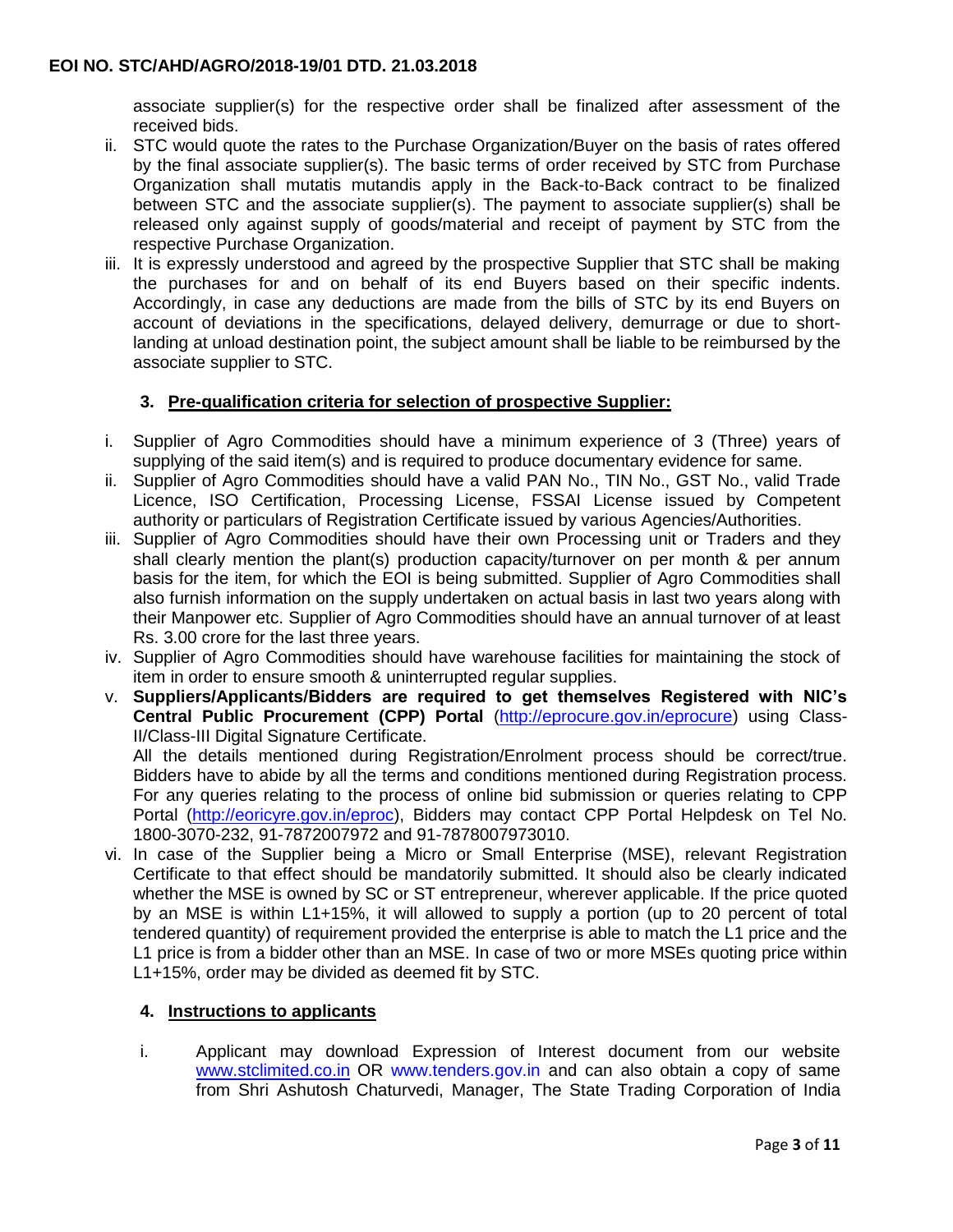Ltd., 6<sup>th</sup> Floor, H K House, Behind Jivabhai Chambers, Ashram Road, Navrangpura, Ahmedabad – 380 009 (Gujarat) during office hours on any working day.

- ii. Expression of Interest documents shall be submitted in original, duly signed and stamped at each page as token of acceptance of all terms and conditions. Expression of Interest received over Fax/Email or copy of the Expression of Interest shall be summarily rejected.
- iii. The Expression of interest must contain the name, designation and place of Business of the person with Phone and Fax Nos. of persons making the expression of interest and must be signed and sealed by the applicant with his official signature.
- iv. The Expression of Interest must be signed as per the Board Resolution in case of Company and in case of Partnership, by all Partners and in case of Proprietor, by himself. The said Board Resolution must be accompanied with the EOI. Further, in case of the Partnership Firm, the Registered Partnership Deed must be accompanied.
- iv. The applicant should submit their supporting documents such as Certificate of Incorporation/Registered Partnership Deed, Company Brochure, Memorandum & Articles of Association, Income tax returns, Audited P&L A/C & Balance Sheet of the Company for the last three years, details of installed capacity & business process (wherever applicable), ISO or any other Accreditation Certificates (if any), Registration certificates with various Tax authorities or Government Departments, etc.
- v. Applicant is required to submit Solvency Certificate for a minimum amount(s) of Rs.1.00 Crore from their Lead Bank in order to undertake the proposed Business.
- vi. Applicant may also be asked to furnish additional information/confirmation in connection with verification of the documents submitted by the supplier/processor, if deemed necessary.
- vii. The above terms and conditions shall have to be considered by the applicant in totality and the EOI containing incomplete documents & not complying with the above conditions shall be summarily rejected.
- viii. The selected applicant shall ensure compliance of all the Government regulations/conventions/policies/guidelines/orders etc. in force related to any or all of the above activities.
- ix. Applicant shall also submit a certificate/undertaking issued by the Company certifying that Company or its Subsidiary or any other Company under the control or Management as per the Companies Act 2013 and in case of any Unit/Partnership Firm, the same to be submitted by Owner/Proprietor/Partner stating that they have not been debarred/blacklisted by any Central/State Government Departments/Central or State Government Undertakings/STC as on date for doing such business. The supplier shall have to submit an UNDERTAKING to this effect at the time of application for prequalification under this EOI. In case of submission of false declaration (found at any stage), such supplier/applicant/bidder shall be disqualified forthwith.
- x. Details submitted by parties shall be examined in line with above mentioned criteria. The above terms and conditions shall be considered in totality and applications received without documents complying with the above conditions shall be summarily rejected.
- xi. Applicant shall undertake to abide by all statutory requirements of Central/State Government Departments/Central or State Government Undertakings from time to time covering this EOI.
- xii. STC reserves the right to accept or reject any/all applications and cancel the EOI process at any time, without assigning any reasons thereof.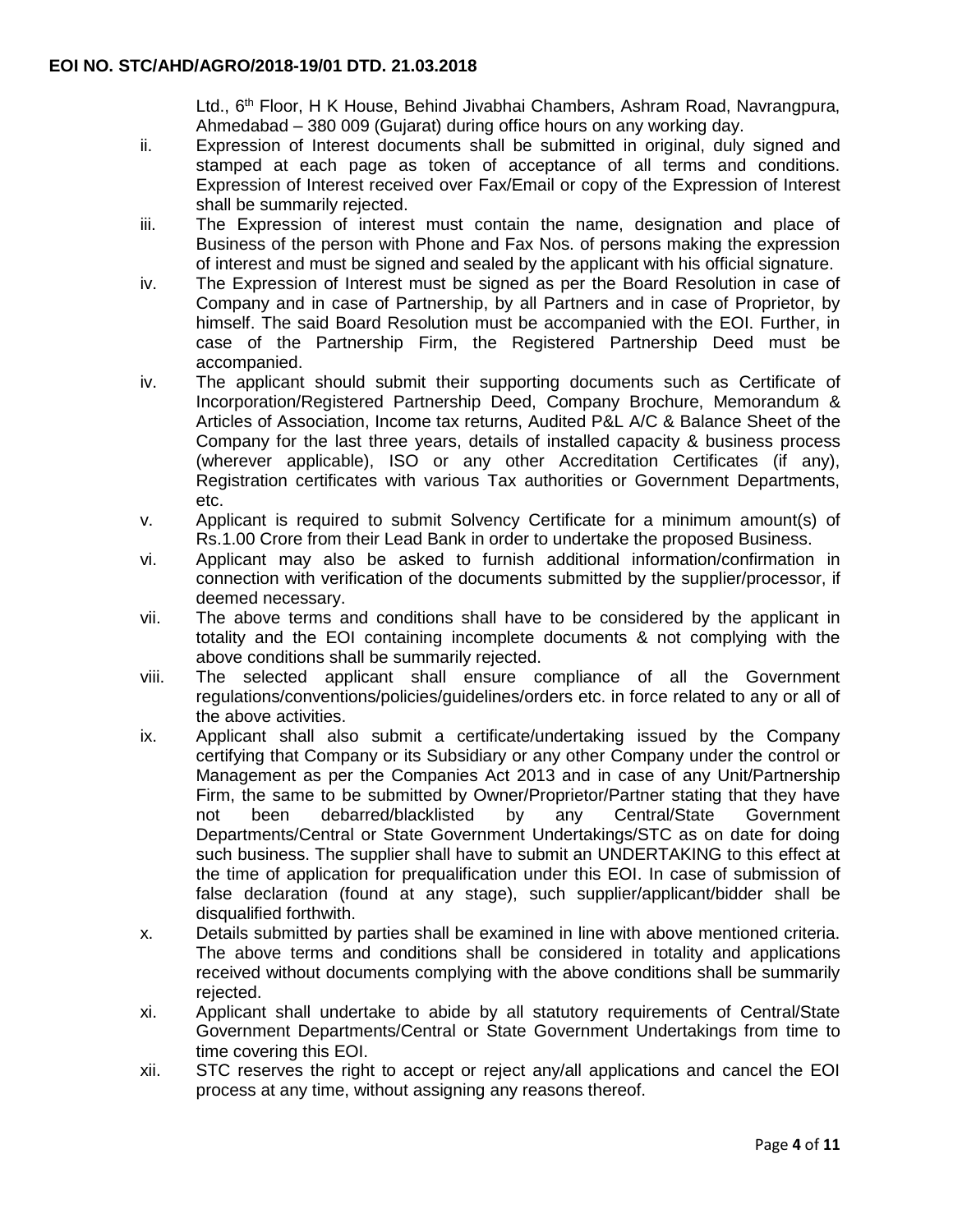- xiv. Based on specifications and requirement of the Buyer/Purchase Organization, STC shall invite limited E-tenders from amongst the empanelled suppliers.
- xv. Each page of EOI and documents has to be sealed and signed by the applicant.
- xvi. For each item separate Annexure-I as prescribed in the EOI are to be submitted in separate cover.
- xvii. In case Tender Fees, Earnest Money Deposit and Security Deposit are being sought by End Buyer from STC, the same shall be paid by Associate (including MSE) on Back to Back arrangement basis.
- xviii. Interested Supplier is required to submit an amount of Rs. 5000/- towards processing charges through NEFT/RTGS well before the due date of submission of EOI into STC's Bank Account as per Banking Details given below.
- xix. In case Dun &Bradstreet Credit Rating Report of the party is not available, STC shall arrange the same from D&B for which the Supplier would be required to deposit an amount of Rs. 6000/- into STC's Bank Account as provided below in addition to processing fee of Rs. 5000/- mentioned at (xviii).

STC Ahmedabad Branch's Bank details:

INDUSIND BANK LIMITED, Ahmedabad Branch, World Business House, MG Road, Near Parimal Garden, Ellisbridge, Ahmedabad 380 015.

A/c No. Current A/c : 200999563641

IFSC Code : INDB0000009

# **5. Place for submission of Expression of Interest:**

The Expression of Interest should be addressed to Branch Manager, The State Trading Corporation of India Ltd., 6<sup>th</sup> Floor, H K House, Behind Jivabhai Chambers, Ashram Road, Navrangpura, Ahmedabad – 380 009 (Gujarat) along with duly filled in enclosed Annexure-I, requisite enclosures (Annexure-II: List of documents required), and signed undertaking as per Annexure-III in envelope should be submitted at STC, Ahmedabad Branch. This cover should also be super-scribed with the EOI No. and Date.

# **6. (A) General Terms & Conditions:**

- i. STC reserves the right to accept or reject any offer of Expression of Interest without assigning any reasons thereof what so ever.
- ii. Final selection of Supplier of Agro Commodities for each of the stated items, from the EOIs received will be at the sole discretion of STC and the decision of STC shall be final and binding on all the participating parties.
- iii. The applicant may clearly note that terms and conditions enumerated in this EOI are only illustrative and not exhaustive. The Successful supplier has to execute Contract/Agreement/MOA as devised by STC to fully protect STC's overall interests and also the interests of the prospective Customers/Buyers/Purchaser.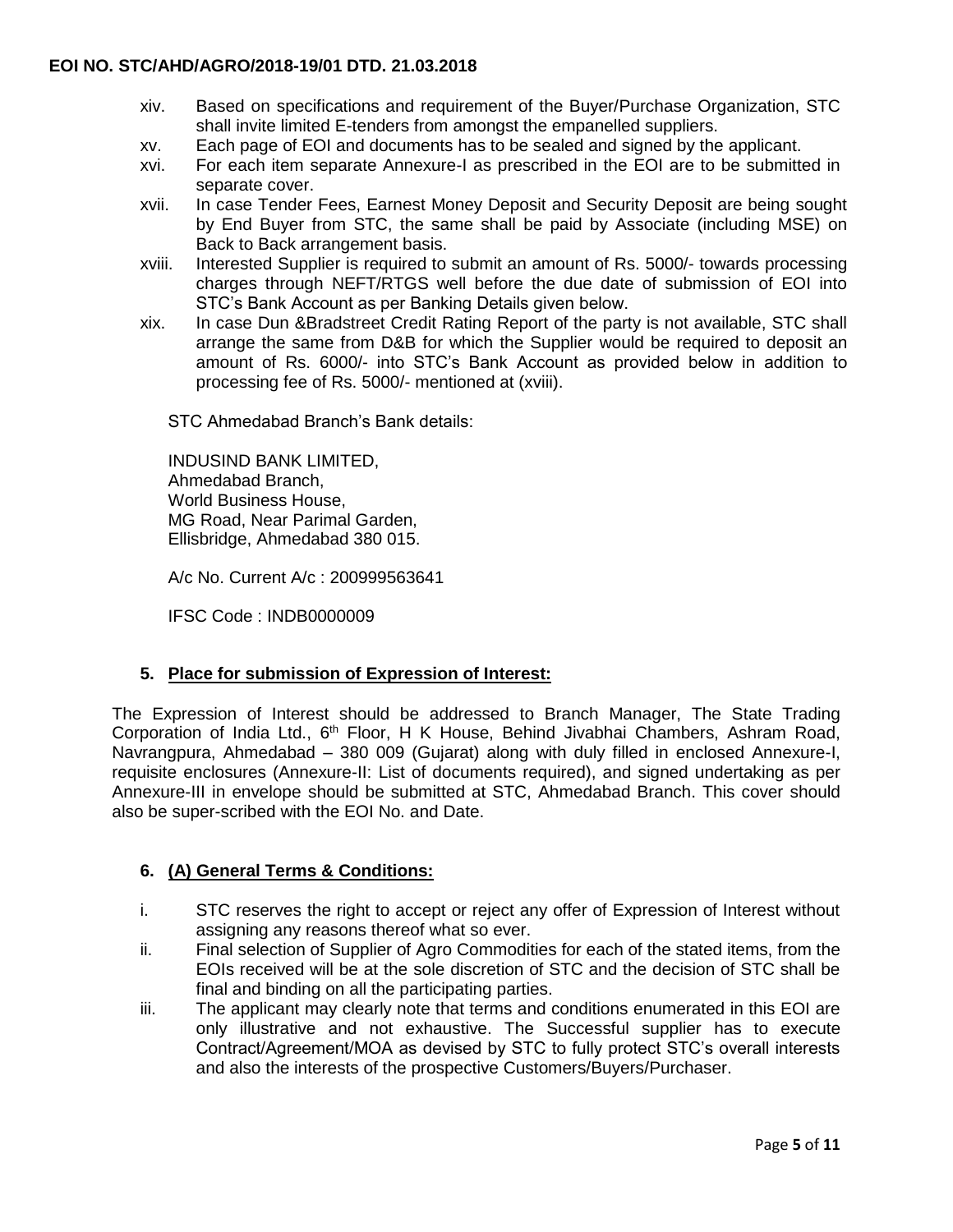- iv. The prospective Supplier can also be asked to furnish additional information/confirmation in connection with the documents submitted by the applicant, if deemed necessary.
- v. All details and terms and conditions of this document shall have to be binding on the applicant in totality and the expression of interest containing incomplete documents & not complying with the above conditions is liable to be rejected.
- vi. The empanelled supplier shall keep STC indemnified at all times against any claims, liabilities, proceedings etc. from the Central & State Government Department/Undertaking/Purchase Organization or otherwise arising out of or in connection with any of the terms and conditions of this EOI & subsequent agreements, if any.

# **(B) Other Terms and Conditions:**

- (i) No legal relations are intended to come into effect through this Expression of interest.
- (ii) STC Reserves the right to:
	- Issue written amendments to this EOI, including verifying the specified requirements;
	- Suspend or cancel this empanelment process, in whole or in part, at any stage;
	- Accept or decline any or all responses;
	- Not to give any reason for any rejection or any respondent or response, or for any suspension or cancellation of this empanelment process;
	- Select or shortlist of any number of responses on any basis and enter into negotiations with any shortlisted applicants;
	- Alter any date or time in the process;
- (iii) By participating in the EOI, the supplier shall hereto agree that the courts and tribunals at Ahmedabad shall have the exclusive jurisdiction to settle any or all disputes which may arise and of or in connection with this EOI, and shall be decided in accordance with laws of India.

# **7. Ownership**:

Ownership of EOI Documents and information therein (all Expression of Interest documents) will become the property of STC upon submission. Where the applicant believes that information provided in response to this EOI is, or should be kept confidential; or disclosure of the said information would unreasonably affect Supplier's business affairs, the same to be informed to the STC immediately at the time of delivery of the information or documents by clearly marking such information **"Confidential"**.

In so far as is practicable, STC will give effect to the Applicant's stated wishes, and requests for access to such information will be determined under the RTI Act 2005.

# **8. Contractual Obligation:**

STC is not bound contractually or in any other way to any prospective Supplier/Applicant under this Expression of Interest. STC is not liable for any costs of compensation in relation to this Expression of Interest, incurred by the prospective Supplier/Applicant whether or not STC terminates, varies, or suspends the Expression of Interest process or takes any other action permitted under this Expression of Interest, including actions related to future developments.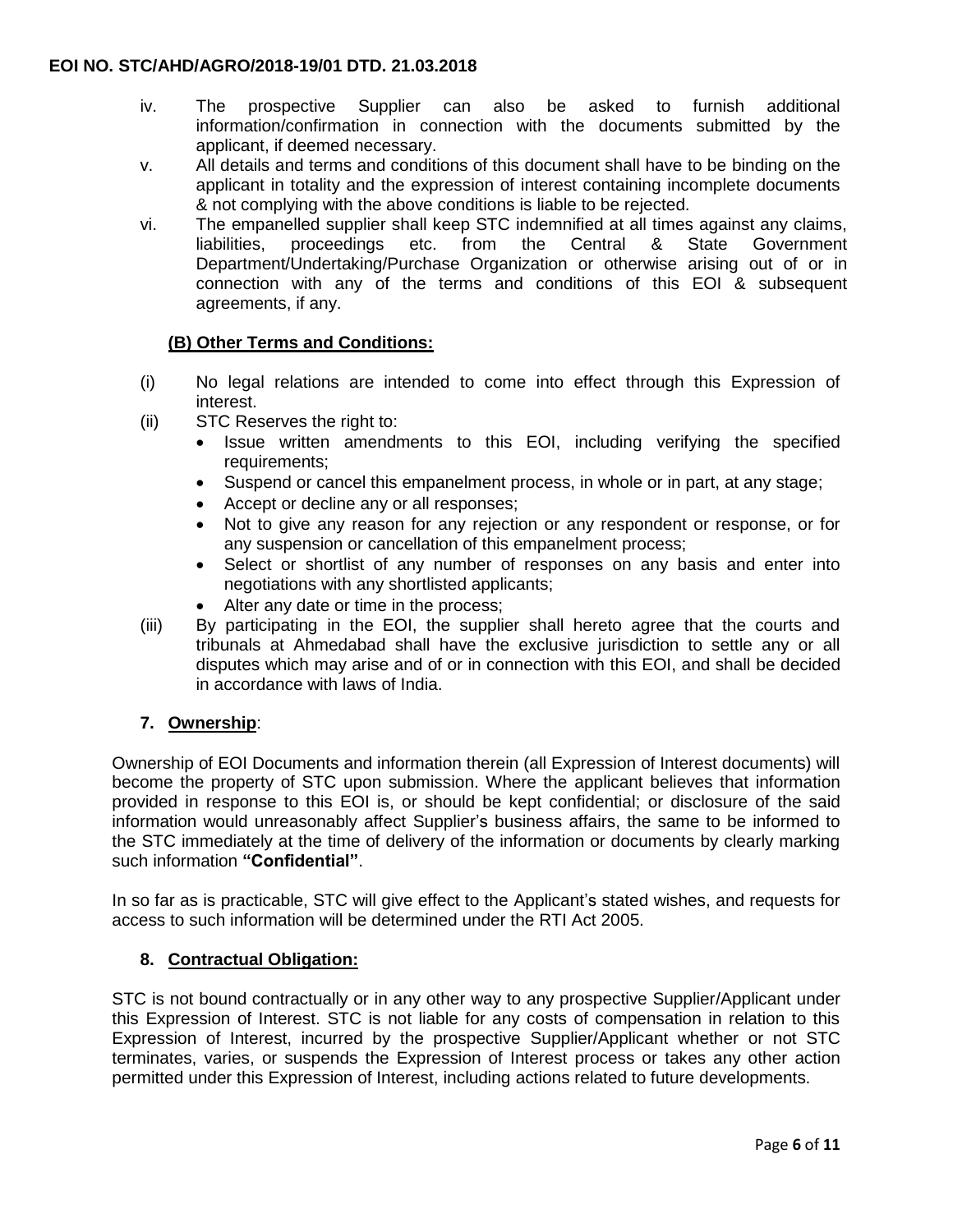## **9. Short listing of associate Supplier/Processor/Trader of Agro Commodities:**

Once the panel of suppliers of agro-commodities is constructed, it would be utilized by STC for fulfillment of partial/complete supply of any commodity as required by any government/private procurement organisation, as and when such a requirement arises. The suppliers from the panel would be shortlisted/identified by way of floating a limited tender among the members of the panel. Prospective associates who qualify as Associate suppliers to STC would be individually notified after such an evaluation process is complete, and they shall be back-up suppliers to STC for onward supply to the final procurement organisation. If STC is successful in getting awarded the supply order from the procurement organisation, STC shall enter into supply contract with the procurement organisation, and associateship agreement shall be drawn between the shortlisted/identified suppliers and STC on a back-to-back basis.

## **10. Sub-Contracting:**

No Sub-Contracting by the Bidder shall be accepted. Any subcontracting shall be treated as breach of the terms and conditions of this EOI and on the consequences, the Security Deposit, if any shall be forfeited.

#### **11. Disclaimer:**

The issue of this document does not in any way commit or otherwise obliges STC to proceed with all or any part of an EOI process. The EOI Request is not the subject of any process of contract or any contractual obligations between STC and the prospective Supplier. STC may, at its absolute discretion, elect to abandon any part or whole of the process without giving prior notice to the prospective suppliers/applicants/bidders at any stage.

> (Ashutosh Chaturvedi), Manager. The State Trading Corporation of India Limited 6<sup>th</sup> Floor, H K House, Behind Jivabhai Chambers, Ashram Road, Navrangpura, Ahmedabad PH:+91-79-26594009 EMAIL: [ashutosh@stclimited.co.in](mailto:ashutosh@stclimited.co.in)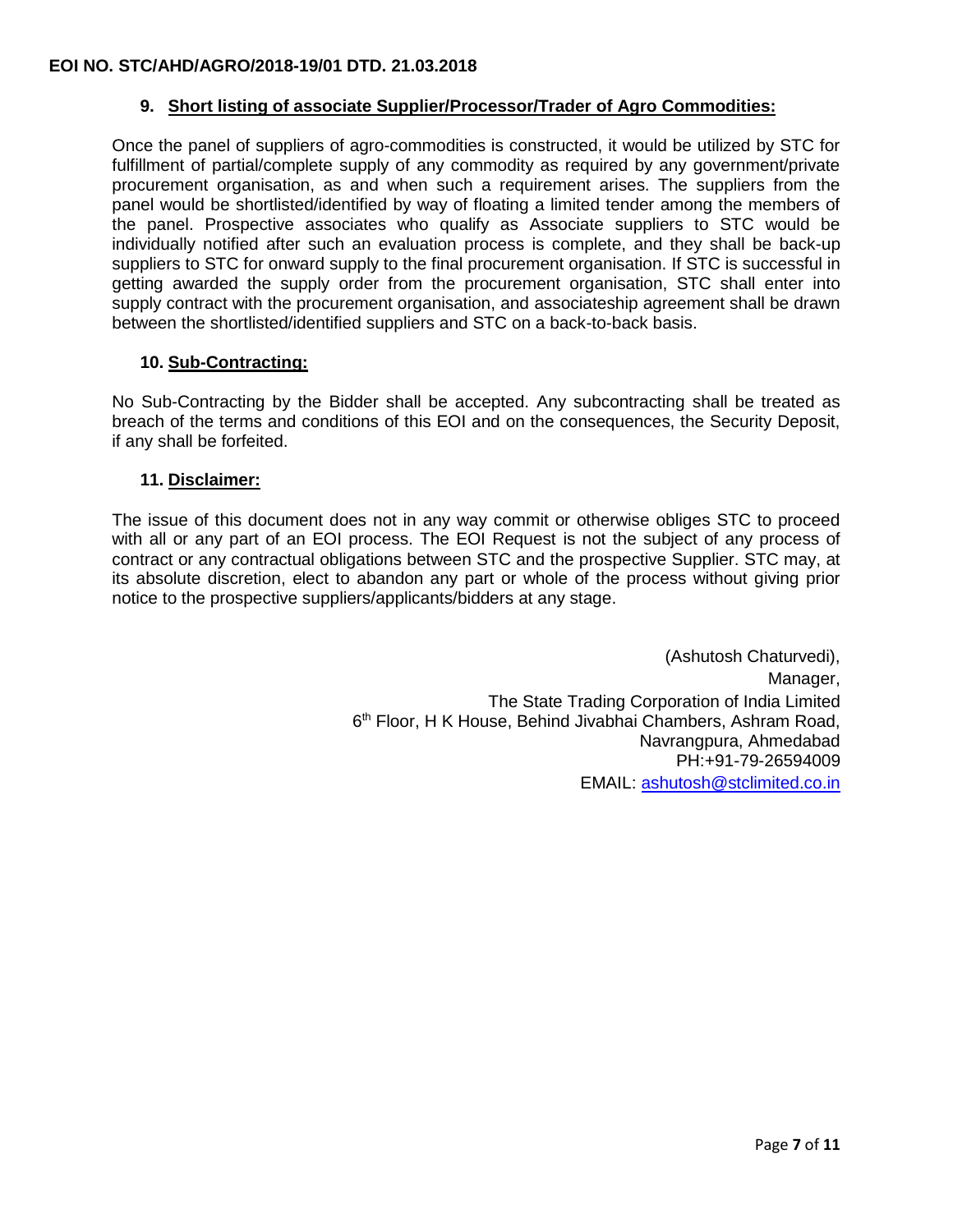# **ANNEXURE-I**

# **FORMAT (TO BE FILLED UP) BY PROSPECTIVE ASSOCIATE SUPPLIERS**

# **PARTICULAR DETAILS**

| 1. NAME OF ITEMS                            |                      |                          |                      |                  |
|---------------------------------------------|----------------------|--------------------------|----------------------|------------------|
| for which empanelment is requested          |                      |                          |                      |                  |
|                                             |                      |                          |                      |                  |
|                                             |                      |                          |                      |                  |
| 2. Annual Processing/Supplying Capacity     |                      |                          |                      |                  |
| -Manufacturer/Trader                        |                      |                          |                      |                  |
|                                             |                      |                          |                      |                  |
|                                             |                      |                          |                      |                  |
| 3. Quantity supplied                        | <b>IN INDIA</b>      |                          | <b>OUTSIDE INDIA</b> |                  |
| (Documentary Proofs to be attached)         | (Domestic)           |                          | (Exports)            |                  |
|                                             |                      |                          |                      |                  |
|                                             | Quantity<br>supplied | Value (Rs.<br>In Crores) | Quantity<br>supplied | Value<br>(Rs. In |
|                                             | in MTs               |                          | in MTs               | Crores)          |
| In the year 2012-13                         |                      |                          |                      |                  |
|                                             |                      |                          |                      |                  |
| In the year 2013-14                         |                      |                          |                      |                  |
| In the year 2014-15                         |                      |                          |                      |                  |
|                                             |                      |                          |                      |                  |
| In the year 2015-16                         |                      |                          |                      |                  |
|                                             |                      |                          |                      |                  |
| 4. (a) Name and address of Supplier         |                      |                          |                      |                  |
| <b>Year of Establishment</b>                |                      |                          |                      |                  |
|                                             |                      |                          |                      |                  |
| (b) Name of contact person(s)               |                      |                          |                      |                  |
|                                             |                      |                          |                      |                  |
|                                             |                      |                          |                      |                  |
| (c) Telephone No(s).                        |                      |                          |                      |                  |
| $(d)$ Fax No $(s)$                          |                      |                          |                      |                  |
|                                             |                      |                          |                      |                  |
| (e) E-mail id(s)                            |                      |                          |                      |                  |
|                                             |                      |                          |                      |                  |
| 5. Attach supporting documents such as:     | Attached             |                          | Not attached         |                  |
| Supporting documents of supplier such as    |                      |                          |                      |                  |
| Company Brochure, Audited Balance sheets of |                      |                          |                      |                  |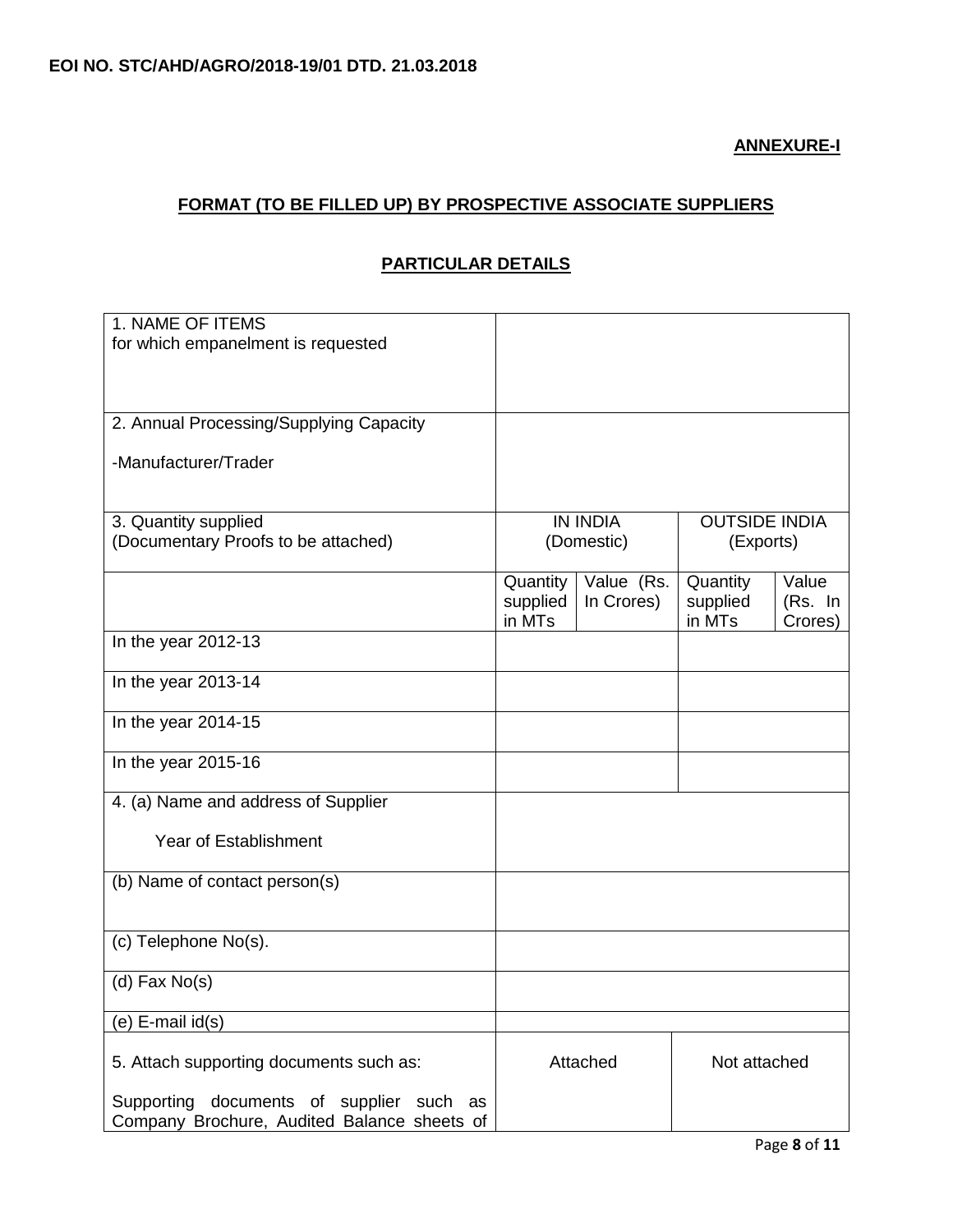# **EOI NO. STC/AHD/AGRO/2018-19/01 DTD. 21.03.2018**

| last three years, ISO or other accreditation<br>certificates (if any), Certificate of incorporation<br>along with copy of partnership deed, Registration<br>Certificate or Copy of Memorandum of Article of<br>association, Income tax return for last three<br>years, Registration certificates with various tax<br>Government<br><b>Authorities</b><br>or<br>Departments,<br>Manufacturing License, etc. as per Constitution<br>of the prospective Bidder/Applicant. |          |              |  |  |  |
|------------------------------------------------------------------------------------------------------------------------------------------------------------------------------------------------------------------------------------------------------------------------------------------------------------------------------------------------------------------------------------------------------------------------------------------------------------------------|----------|--------------|--|--|--|
| (ii) Bank Reference Certificate                                                                                                                                                                                                                                                                                                                                                                                                                                        | Attached | Not attached |  |  |  |
| (iii) Credit Rating Agency report(if any)                                                                                                                                                                                                                                                                                                                                                                                                                              | Attached | Not attached |  |  |  |
| (iv) Copies of Purchase orders/Performance<br>Certificates in support Sr. No 3 above                                                                                                                                                                                                                                                                                                                                                                                   | Attached | Not attached |  |  |  |
| v) Acceptance of All terms and conditions<br>specified in EOI                                                                                                                                                                                                                                                                                                                                                                                                          | Accepted | Not accepted |  |  |  |
| 6. Has the company been black listed/banned by<br>any Government Undertaking/ Govt. Department<br>from participating in any tenders/orders.                                                                                                                                                                                                                                                                                                                            | Yes      | <b>No</b>    |  |  |  |
| 7. Whether blacklisted /banned on the date of<br>application                                                                                                                                                                                                                                                                                                                                                                                                           | Yes      | <b>No</b>    |  |  |  |
| 8. Whether there is ongoing litigation or legal<br>disputes or any pending execution of decree or<br>award by or against the state/centre/government<br>department/statutory bodies/PSU?                                                                                                                                                                                                                                                                               | Yes      | <b>No</b>    |  |  |  |
| 9. Details of clients to whom supplies during the last three years both in terms of volume and<br>value have been completed. (**)                                                                                                                                                                                                                                                                                                                                      |          |              |  |  |  |
| 10. Any other document, as asked for in the EOI.                                                                                                                                                                                                                                                                                                                                                                                                                       |          |              |  |  |  |

(\*\*) Please use extra sheet(s), if more space is required.

Certified that the above information is true and we confirm that all information given in the Expression of Interest are correct and if at any point of time the information is found to be incorrect our EOI will be liable for rejection by STC.

Dated:

Signatures:

Name & Designation

Place Company Seal Name/Stamp of Company/Firm/Proprietorship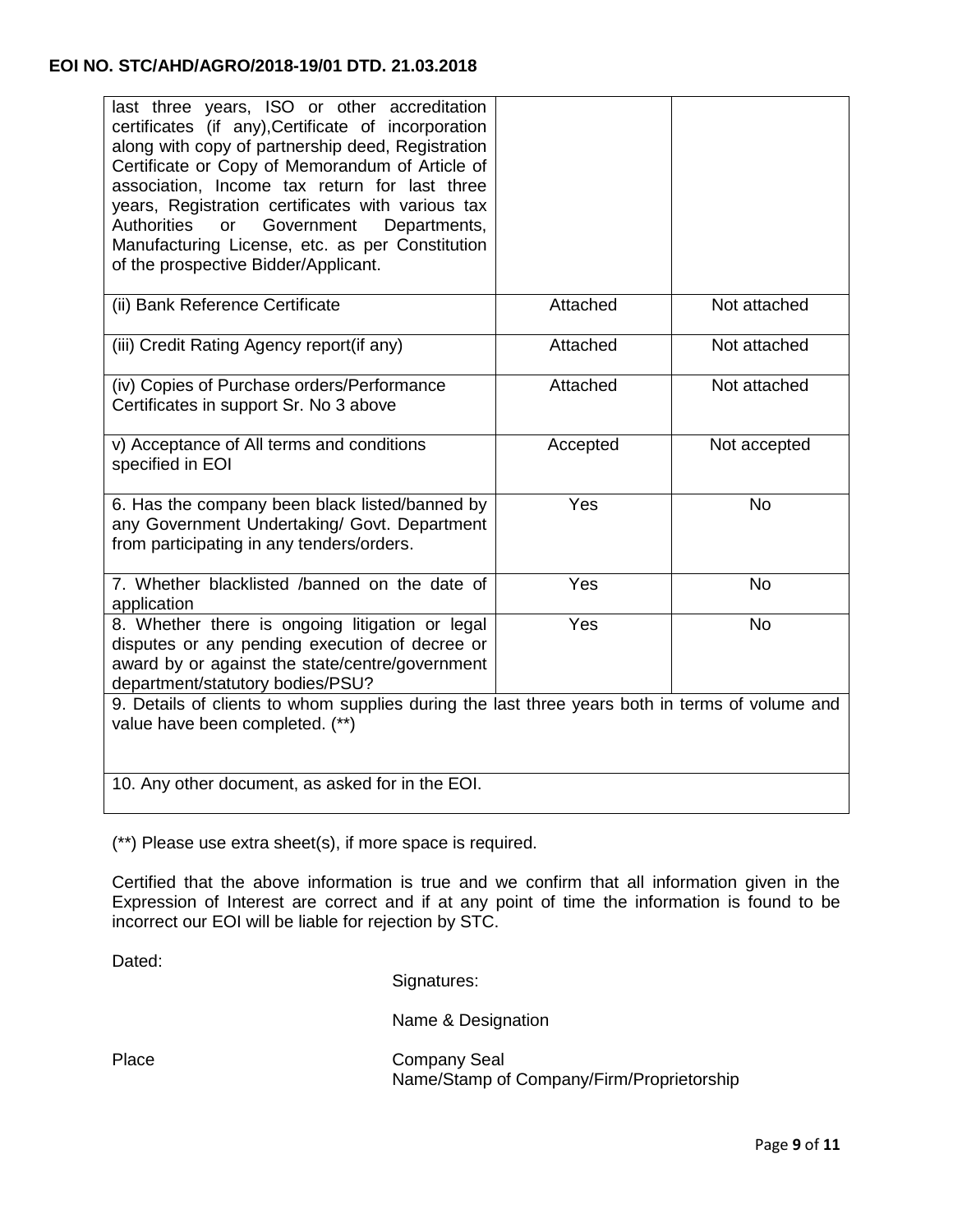## **LIST OF DOCUMENTS TO BE SUBMITTED ALONG WITH EOI:**

- 1) Duly filled Annexure-I along with supporting documents.
- 2) Resolution/Authorization letter in favour of person signing the EOI.
- 3) Copies of PAN No., TIN No., CST No., Trade License & Manufacturing License issued by Competent Authority.
- 4) Copies of Income Tax Return filed and Audited P&L Accounts& Balance Sheets of the company for the last three financial years.
- 5) Solvency certificate from bank for a minimum amount of Rs.1 Crore as per Clause No. 3 (v).
- 6) Licenses for the use of standard mark issued by B.I.S, wherever BIS certificate is required (if applicable).
- 7) In case of suppliers, proof of their having tie-up arrangement with Actual Manufacturers for undertaking supply.
- 8) Latest Credit Rating Report of company issued by Dun & Bradstreet (D&B). In case such report is not available with Manufacturer/Supplier, Demand Draft of Rs. 6,000/ in favour of The State Trading Corporation of India Limited payable at Ahmedabad to be enclosed.
- 9) Copies of Certificate of Registration of Firm, Article of Association, Memorandum of Association/ Partnership deed.
- 10) Copies of Registration certificates with various tax Authorities or Government Departments, Manufacturing License, etc. (If any).
- 11) Self-certificate/Undertaking that company is not black listed or debarred by any Central & State Government Department/Undertakings/ Purchase Organizations or STC as per Clause No. 3 (ix).
- 12) Complete set of Expression of Interest (EOI) document along with Annexure duly signed and stamped at each page as a token of acceptance of all terms and conditions of EOI.
- 13) Accreditation certificates (if any)
- 14) Any other supporting document such as Company Brochure including left-out documents as per Clause No.3 of EOI etc.